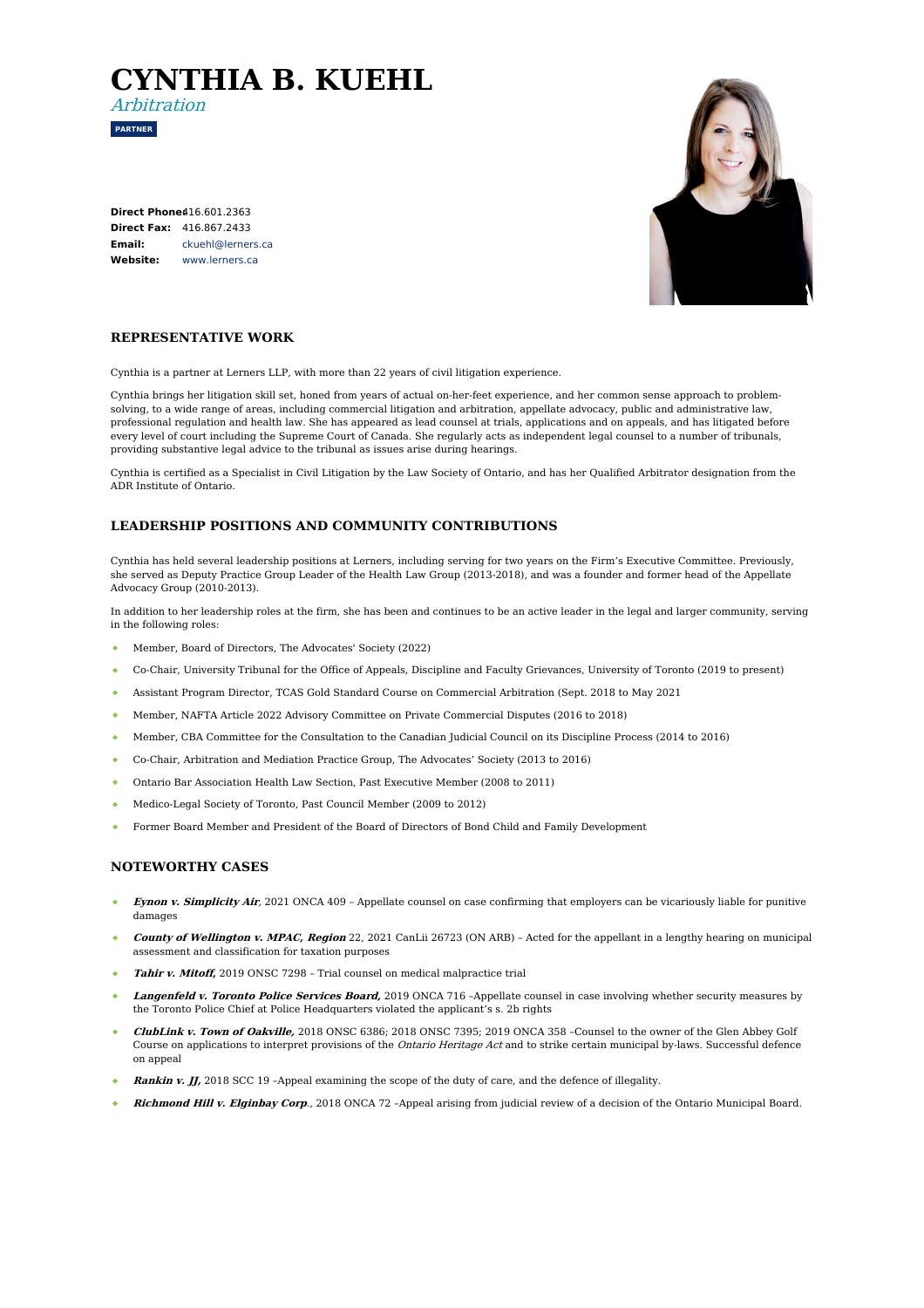- **6524443 v. Toronto (City),** 2017 ONCA 486 –Successful enforcement of an arbitration clause limiting appeal rights. Cynthia also acted as counsel on the underlying lengthy arbitration
- **Douez v. Facebook, Inc.,** 2017 SCC 33 –Intervention by the Canadian Civil Liberties Association in a case which considered the enforceability of forum selection clauses in online contracts of adhesion.
- **Hercules Moulded Products v. Foster**, 2017 ONCA 445 –Interpretation of title insurance contract provisions
- **Moore v. Getahun et al**, 2014 ONSC 237 Trial counsel in this leading case which caused appellate review of expert evidence.
- **Land Lease Arbitration** (2014-2015) Arbitration counsel on a complex land lease arbitration which involved the legal interpretation of a lease and the highest and best use to which a property could be made.
- **Goodwin v. Olupona**, 2013 ONCA 259 Acted on the successful response to an appeal of a medical malpractice jury decision.
- **Canada Trust Company v. Browne**, 2012 ONCA 862 Acted with senior counsel as counsel to the Children's Lawyer on this appeal involving a variation of a trust affecting minors.
- **Inquiry into Justice Paul Cosgrove** Assisted Earl A. Cherniak, Q.C., appointed as Independent Counsel by the Canadian Judicial Council ("CJC"), in the response to a constitutional challenge to the Judges Act arising in the inquiry into the conduct of Justice Cosgrove. Following the constitutional challenge, was involved in the presentation of the case to the Inquiry Committee appointed by the CJC to review the conduct of Justice Cosgrove in hearings held in September, 2008. Also appeared with Earl before the full CJC in a hearing in March 2009.
- **Randall et al. v. Koziar**, 2009 CanLii 6480; 2010 ONCA 537 Lengthy trial arising from the birth of an injured infant.
- **K. v. K.W.G**., 2008 ONCA 489 Appeal of a trial decision which had awarded damages against a non-offending parent arising from historic sexual abuse. The Court of Appeal upheld the finding of liability.
- **Mallais v. Campbell Amusements Inc**, 2007 ONCA 82: Appellate counsel for a plaintiff who had unsuccessfully sued an amusement park operator for injuries she alleged had been sustained during a ride. This was the first case in Ontario to have considered whether an amusement ride was a common carrier
- **Land Lease Arbitration** (2007-2008) Acted on a complex land lease arbitration which examined the development potential of a piece of property within the context of determining rents to be paid under the contractual terms of a lease renewal.
- **SOS - Save Our St. Clair Inc. v. City of Toronto and TTC**, 2005 CanLii 40559 (Div. Ct.)- Counsel with Earl Cherniak to the City of Toronto on this motion for a recusal of a judge who heard an application for judicial review.
- **Stoody v. Kennedy et al.**, 2005 CanLii 7647 (ONCA) Acted for a director and the officers of a corporation at trial and on appeal, arising from a claim of a dismissed employee for oppression.

#### **AWARDS/RECOGNITION**

Cynthia is widely recognized for her leading legal expertise, as evidenced by her consistent inclusion in numerous peer and client rated legal publications such as Chambers Canada, the Canadian Legal Lexpert Directory, Benchmark and Best Lawyers. She has also won several awards of note, including a 2017 Lexpert Zenith Award in recognition of her leadership and advocacy skills, and a Lexpert Rising Star Award.

- Q.Arb designation from the ADR Institute of Ontario.
- Certified as a Specialist in Civil Litigation by the Law Society of Ontario
- Recognized in Chambers Canada in the area of Healthcare Contentious
- Recognized and recommended by Lexpert as a leading lawyer in the areas of Commercial Arbitration, Litigation Corporate Commercial, Litigation – Regulatory & Public, Medical Negligence, Professional Liability
- Selected by her peers to be included in Best Lawyers in Canada for Commercial Litigation , Health Care Law, Medical Negligence, Administrative and Public Law, Appellate Practice, Director and Officer Liability Practice and Professional Malpractice Law
- Recognized in Who's Who Legal: Global (2020-2021) in the Healthcare category
- Recognized as a leading litigator in the Lexpert Special Edition Canada's Leading Litigation Lawyers (2018-2021)
- Recognized by Benchmark Canada as a "Litigation Star" in Health Law and Dispute Resolution  $\bullet$
- Lexpert Zenith Award (Celebrating Women) in recognition of exceptional leadership and advocacy skills (2017)
- $\Delta$ Lawyer of the Year, Health Care Law Toronto, Best Lawyers in Canada (2016)
- Named by Lexpert as a "Litigator to Watch" in its US Guide to the Leading Cross-Border Litigators (2008-2009)
- Recognized by Lexpert as a "Rising Star" Canadian Leading Lawyers Under 40 (2008)

#### **SELECTED PRESENTATIONS/PUBLICATIONS**

Cynthia is a regular contributor to educational programming for the Advocates' Society, the Law Society of Ontario, the Intensive Trial Advocacy Workshop, the Toronto Commercial Arbitration Society, and other private and institutional providers. In addition, Cynthia has written on arbitration, litigation and appeal topics, including:

- ["Conversations](https://www.youtube.com/playlist?app=desktop&list=PL_gAq7SnIoahvO5wjntP3jiQQY6xZPssz) About Arbitration: The Essentials", Co-host, June 2022
- "A Friendly Reminder: \$ilence is Still Golden: Render v. [ThyssenKrupp](https://www.lerners.ca/lernx/render-v-thyssenkrupp-elevator/) Elevator (Canada Limited), 2022 ONCA 310", May 2022